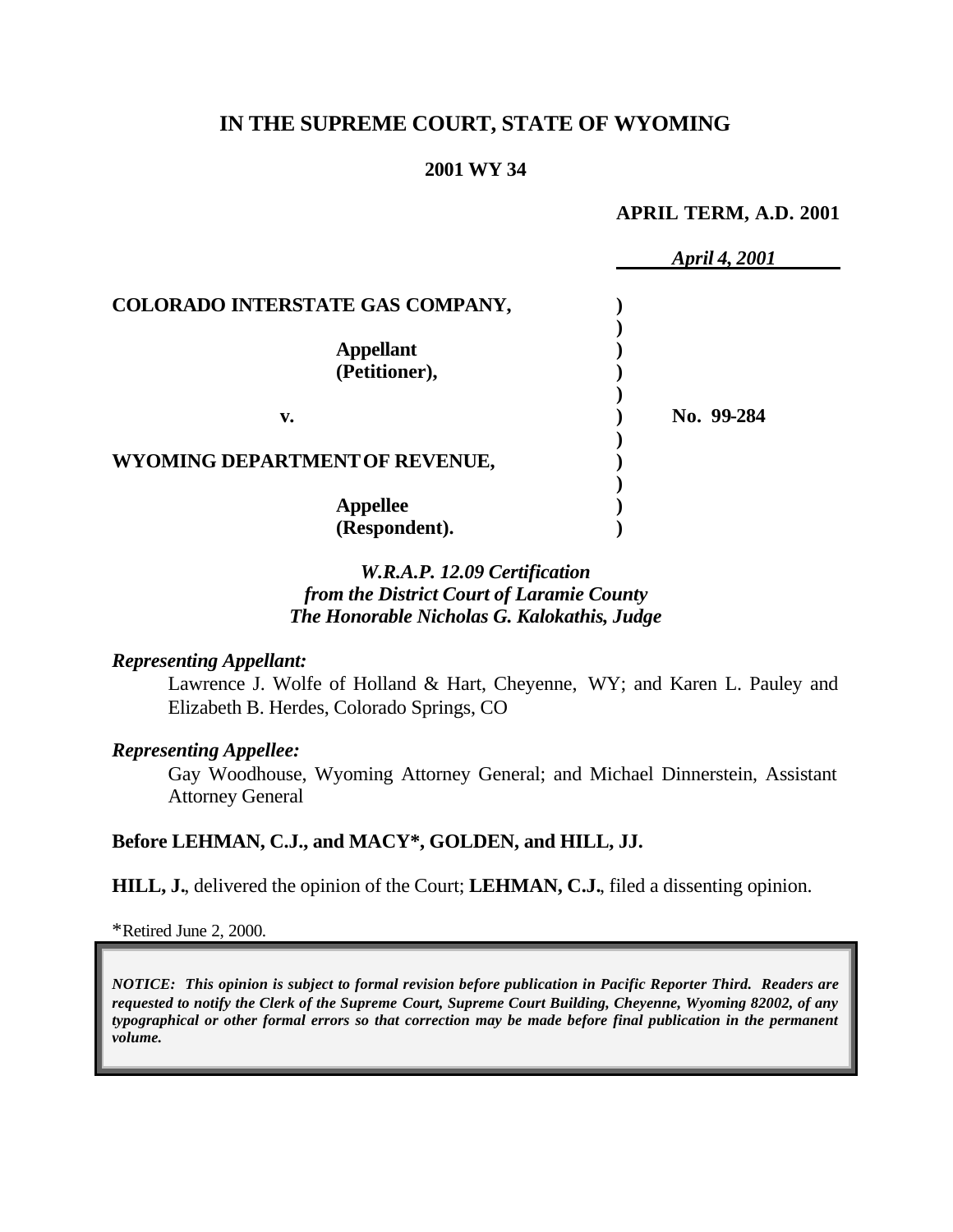### **HILL, Justice.**

[¶1] Appellant, Colorado Interstate Gas Company (CIG), seeks review of the State Board of Equalization's (Board) tax valuation for 1996. CIG asserts that the Department of Revenue (DOR) refused to predict the future and declined to accept CIG's evidence as the only correct view of how its tax valuation should be calculated. A petition for review was filed in the district court and the matter was certified here in accordance with W.R.A.P. 12.09(b).

[¶2] We affirm.

### **ISSUES**

[¶3] CIG asserts the Board erred in these respects:

A. Did the Board err by endorsing DOR's selected income when DOR failed to take into account the impact of regulation on the value of Taxpayer's property as required by law?

C. [*sic*] Did the Board err by endorsing DOR's selected income when DOR failed to forecast the anticipated future benefits as required by law?

DOR refines those issues thus:

1. Did the Department fail to sufficiently consider the impact of FERC Order 636 given that the Department (1) only used income figures from years after FERC Order 636 became effective, and (2) only used income figures that CIG had itself already adjusted to take into account the effects of FERC Order 636?

2. Should the Department have speculated as to future events rather than rely on actual income figures?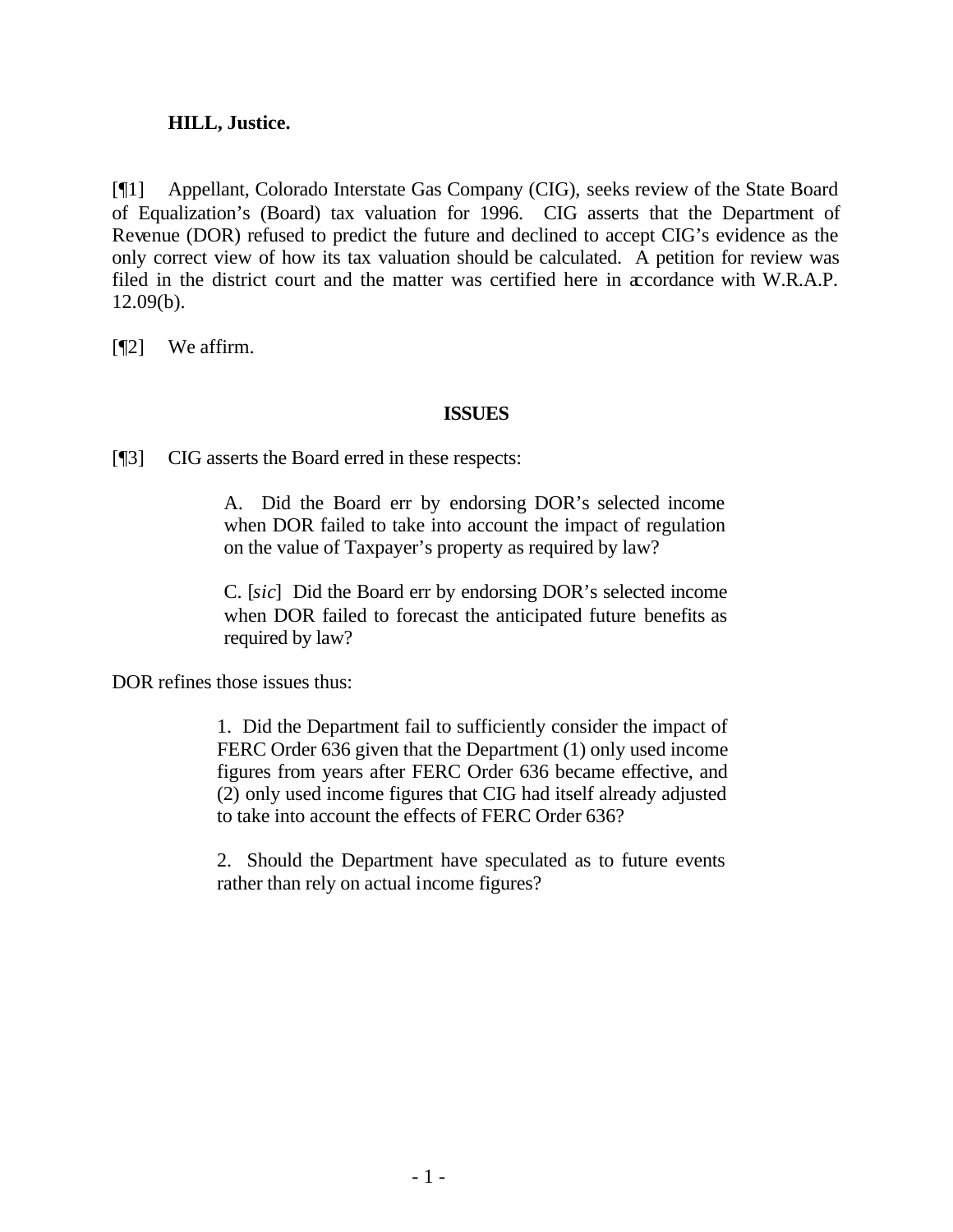### **FACTS**

[¶4] For tax year 1996, the DOR calculated CIG's value using four methods: (1) historical cost less depreciation, (2) rate base indicator, (3) yield capitalization indicator, and (4) direct capitalization indicator. Each of these methods of deriving value depends upon the development of an industry capitalization rate. A capitalization rate is a rate used to convert an income stream into an estimate of value. DOR employed a three-year weighted average using 1993, 1994, and 1995 income taken against the capitalization rate to derive CIG's value for 1996.

[¶5] These events transpired against a background of deregulation of the natural gas industry that transformed the way companies such as CIG did business. The Federal Energy Regulatory Commission (FERC) began restructuring the natural gas industry in the 1980's. It became clear on July 31, 1991, that the changes to be occasioned by FERC Order 636 were on the horizon, and that CIG knew changes in natural gas marketing and pipeline transportation would occur. Order 636, which resulted in a change in traditional natural gas marketing and pipeline transportation by essentially making pipelines "open" transporters of natural gas, was introduced to the natural gas industry in a notice of proposed rule-making issued on July 31, 1991. The industry took part in the deliberative process prior to the issuance of the rule. In April 1992, Order 636 became effective, and pipelines, including CIG, were required to begin complying with the order.

[¶6] Despite the fact that Order 636 became effective in 1992, CIG disputes that 1993 was a proper reflection of its income because it had not yet fully implemented FERC Order 636. The Board disagreed. DOR accounted for the effects of FERC Order 636 by: (1) selecting a net operating income that was based on the post-FERC Order 636 income, and (2) by using post Order 636 income that was already adjusted by CIG to take account of the effects of Order 636.

### **STANDARD OF REVIEW**

[¶7] When reviewing administrative decisions, this Court is guided by Wyo. Stat. Ann. § 16-3-114(c) (LEXIS 1999), which provides in pertinent part:

> (c) To the extent necessary to make a decision and when presented, the reviewing court shall decide all relevant questions of law, interpret constitutional and statutory provisions, and determine the meaning or applicability of the terms of an agency action. In making the following determinations, the court shall review the whole record or those parts of it cited by a party and due account shall be taken of the rule of prejudicial error. The reviewing court shall:

. . . .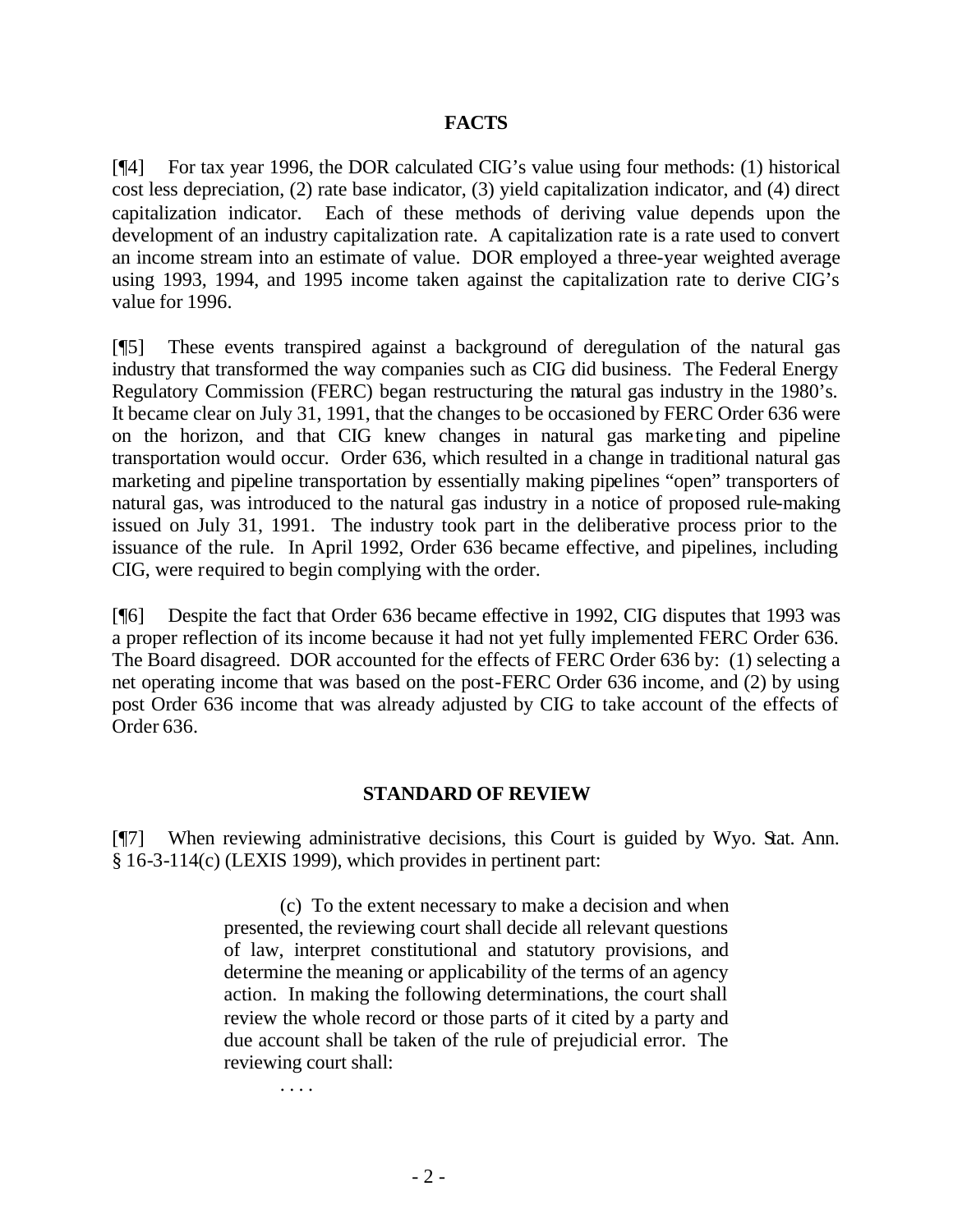(ii) Hold unlawful and set aside agency action, findings and conclusions found to be:

> (A) Arbitrary, capricious, an abuse of discretion or otherwise not in accordance with law;

> (B) Contrary to constitutional right, power, privilege or immunity;

(C) In excess of statutory jurisdiction, authority or limitations or lacking statutory right;

(D) Without observance of procedure required by law; or

(E) Unsupported by substantial evidence in a case reviewed on the record of an agency hearing provided by statute.

[¶8] This Court will defer to an agency's findings of fact if they are supported by substantial evidence. *Whiteman v. Workers' Safety and Compensation Division*, 984 P.2d 1079, 1081 (Wyo. 1999). Substantial evidence is "relevant evidence that a reasonable mind can accept as adequate to support an agency's conclusion." *Id.* (quoting *Casper Oil Company v. Evenson*, 888 P.2d 221, 224 (Wyo. 1995)). We will affirm an agency's conclusions of law only if they are in accordance with the law. *Snyder v. State ex rel. Worker's Compensation Division*, 957 P.2d 289, 293 (Wyo. 1998). When an agency's determinations involve elements of law and fact, or ultimate facts, we do not give them the same deference we reserve for findings of basic fact. *Basin Electric Power Cooperative, Inc. v. Department of Revenue*, 970 P.2d 841, 850 (Wyo. 1998). Instead, we separate the factual elements from the legal elements to determine whether the correct rule of law has been correctly applied to the facts and defer to the agency's ultimate factual finding only if there is no error in either stating or applying the law. 970 P.2d at 850-51. The controversy in the case at bar involves the proper application of appraisal methods to the facts, which is an issue of ultimate fact and requires *de novo* review. 970 P.2d at 851.

[¶9] The Department's valuations for state-assessed property are presumed valid, accurate, and correct. *Chicago Burlington & Quincy Railroad Company v. Bruch*, 400 P.2d 494, 499 (Wyo. 1965). This presumption can only be overcome by credible evidence to the contrary. *Id.* In the absence of evidence to the contrary, we presume that the officials charged with establishing value exercised honest judgment in accordance with the applicable rules, regulations, and other directives that have passed public scrutiny, either through legislative enactment or agency rule-making, or both. *Id.*

[¶10] The petitioner has the initial burden to present sufficient credible evidence to overcome the presumption, and a mere difference of opinion as to value is not sufficient. *Teton Valley Ranch v. State Board of Equalization*, 735 P.2d 107, 113 (Wyo. 1987). If the petitioner successfully overcomes the presumption, then the Board is required to equally weigh the evidence of all parties and measure it against the appropriate burden of proof. *Basin*, 970 P.2d at 851. Once the presumption is successfully overcome, the burden of going forward shifts to the DOR to defend its valuation. *Id.* The petitioner, however, by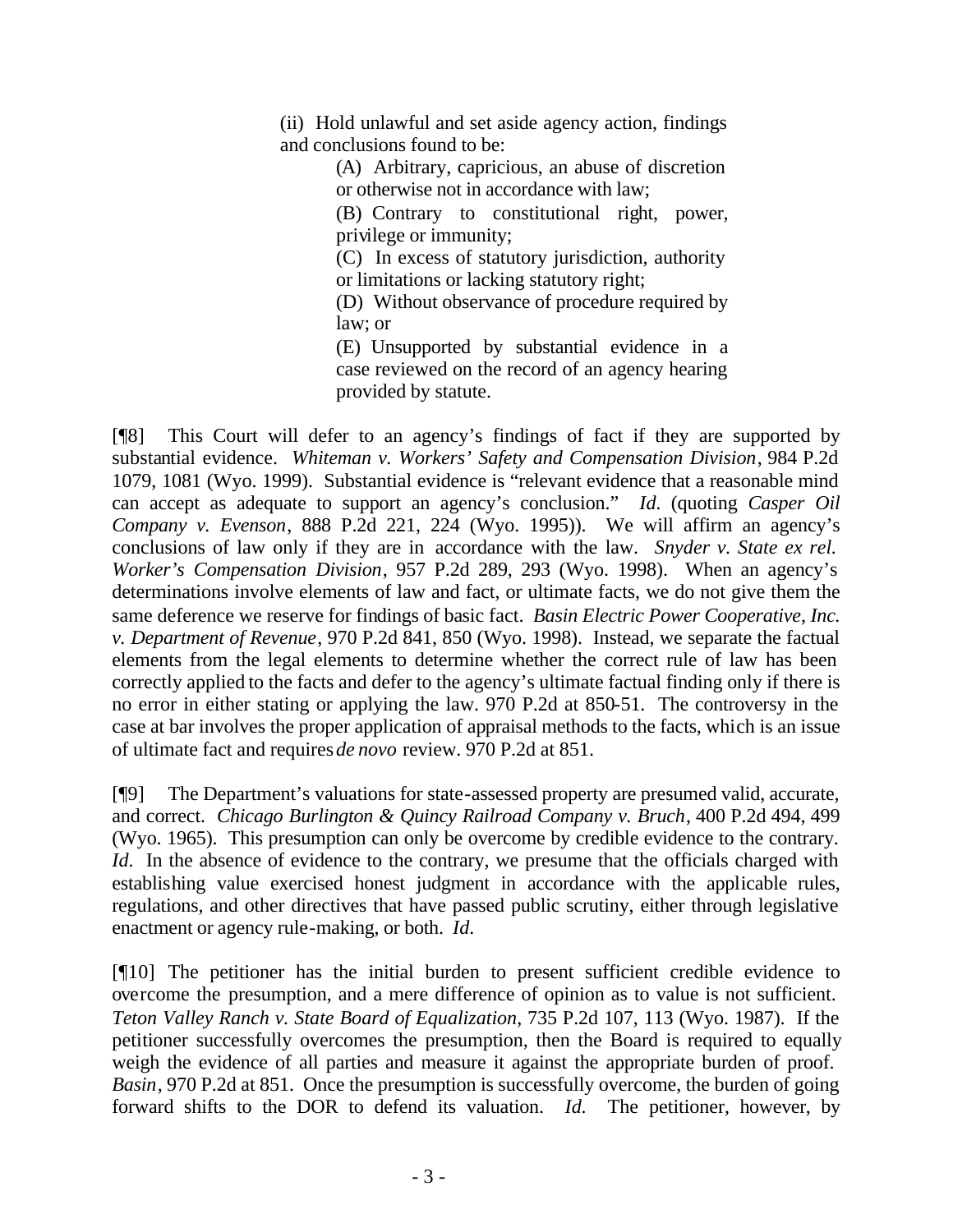challenging the valuation, bears the ultimate burden of persuasion to prove by a preponderance of the evidence that the valuation was not derived in accordance with the required constitutional and statutory requirements for valuing state-assessed property. *Id.*

[¶11] Moreover, in examining the propriety of the valuation method, our task is not to determine which of the various appraisal methods is best or most accurately estimates fair market value; rather, it is to determine whether substantial evidence exists to support usage of the chosen method of appraisal. *Amoco Production Company v. Board of Equalization*, 899 P.2d 855, 858 (Wyo. 1995); *Holly Sugar Corporation v. Board of Equalization*, 839 P.2d 959, 963 (Wyo. 1992).

## **DISCUSSION**

[¶12] Reduced to their essences, CIG raises these two issues. First, CIG claims DOR should not have included 1993 in using a three-year weighted average of CIG's income because CIG had not fully implemented FERC Order 636. Second, CIG claims that DOR should have forecasted into the future the impacts of FERC Order 636.

[¶13] As to the first of these issues, we will merely refer to our standard of review. There are several methods by which CIG's tax valuation might properly and accurately have been calculated. After careful consideration of the record, we conclude that the method used by DOR, and accepted by the Board, is a proper and accurate method of making such a calculation. CIG's brief demonstrates quite ably that there is a method of calculation, which might have reduced their tax liability, but that, of course, is not a function of this Court or of the judicial review process.

[¶14] CIG's second claim is equally subject to summary disposition. In contending that DOR refused to project CIG's future income potential, it relies, in part, upon a DOR employee's statement that he could not predict the future. CIG contends that our decision in *Basin*, 970 P.2d 841 at 856, is so at odds with such a verbalization that we must reverse and remand to the Board. CIG contends that it evinced a refusal on the part of DOR, as well as of the Board, to engage in making income projections. We do not see such a tension. The record demonstrates that the Board took into account all evidence presented by DOR, as well as that of CIG. The methodology used by DOR included elements that projected CIG's future income. The record demonstrates that DOR arrived at a rationally based and accurate valuation of CIG's 1996 fair market value.

[¶15] The order of the Board is affirmed in all respects.